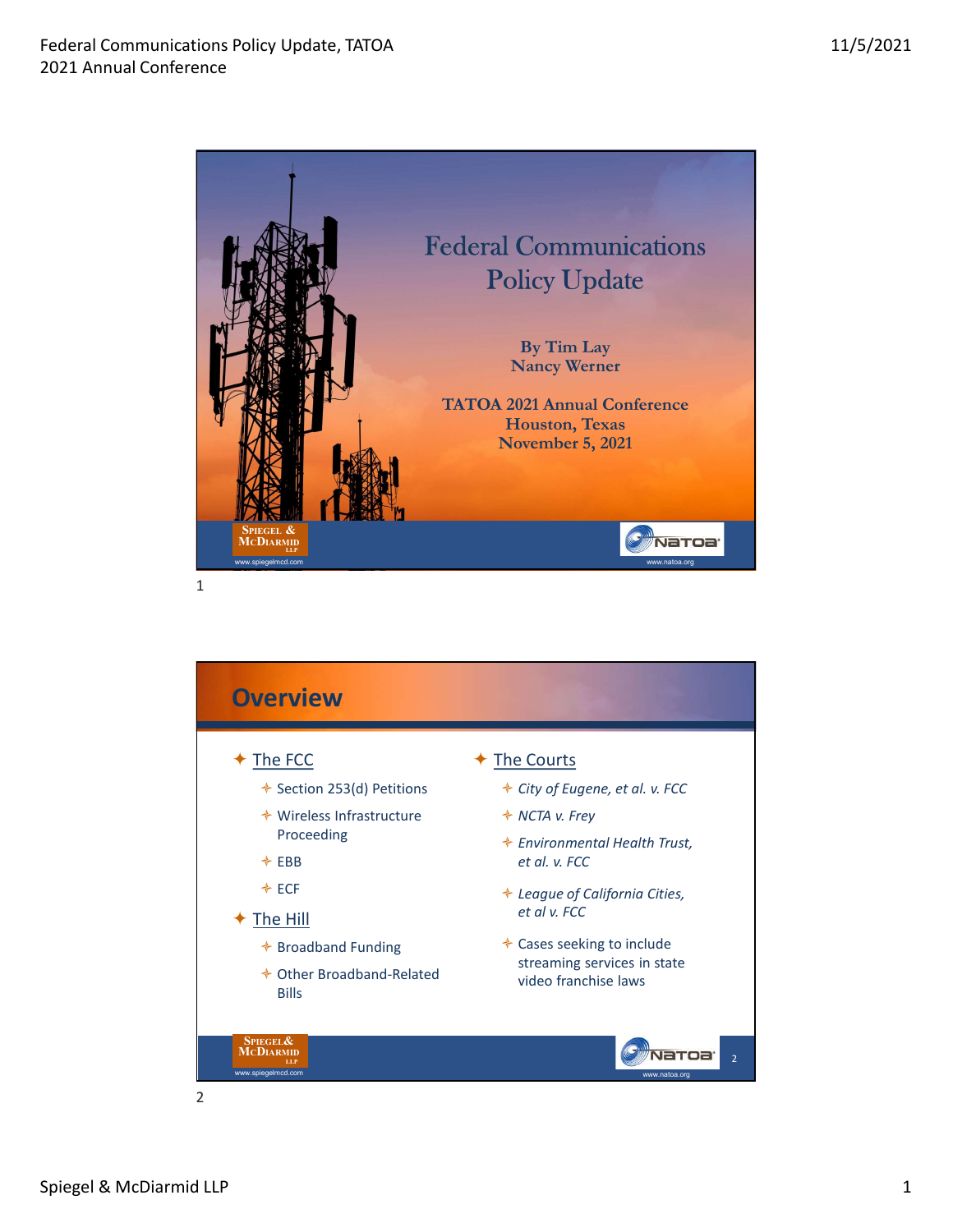

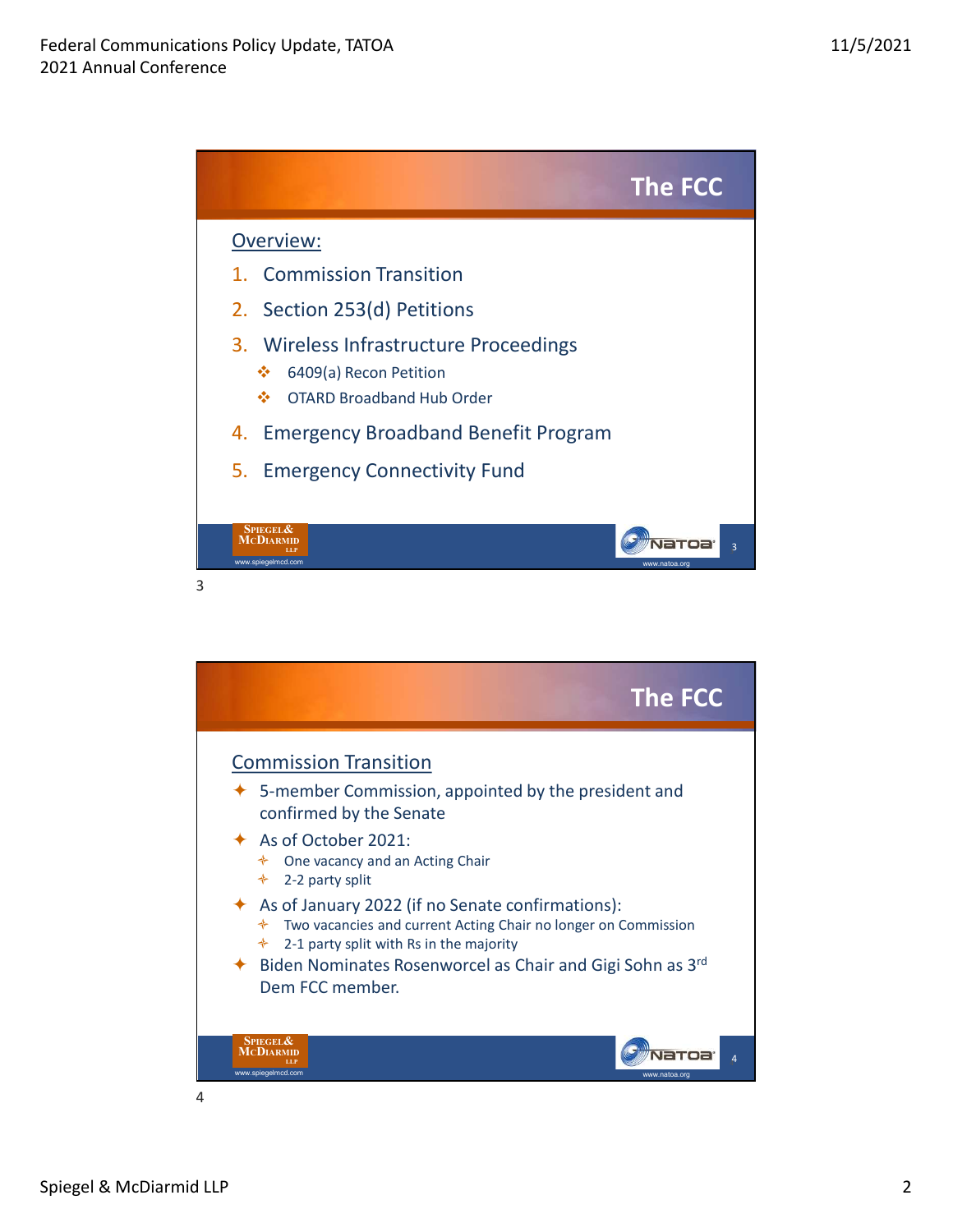

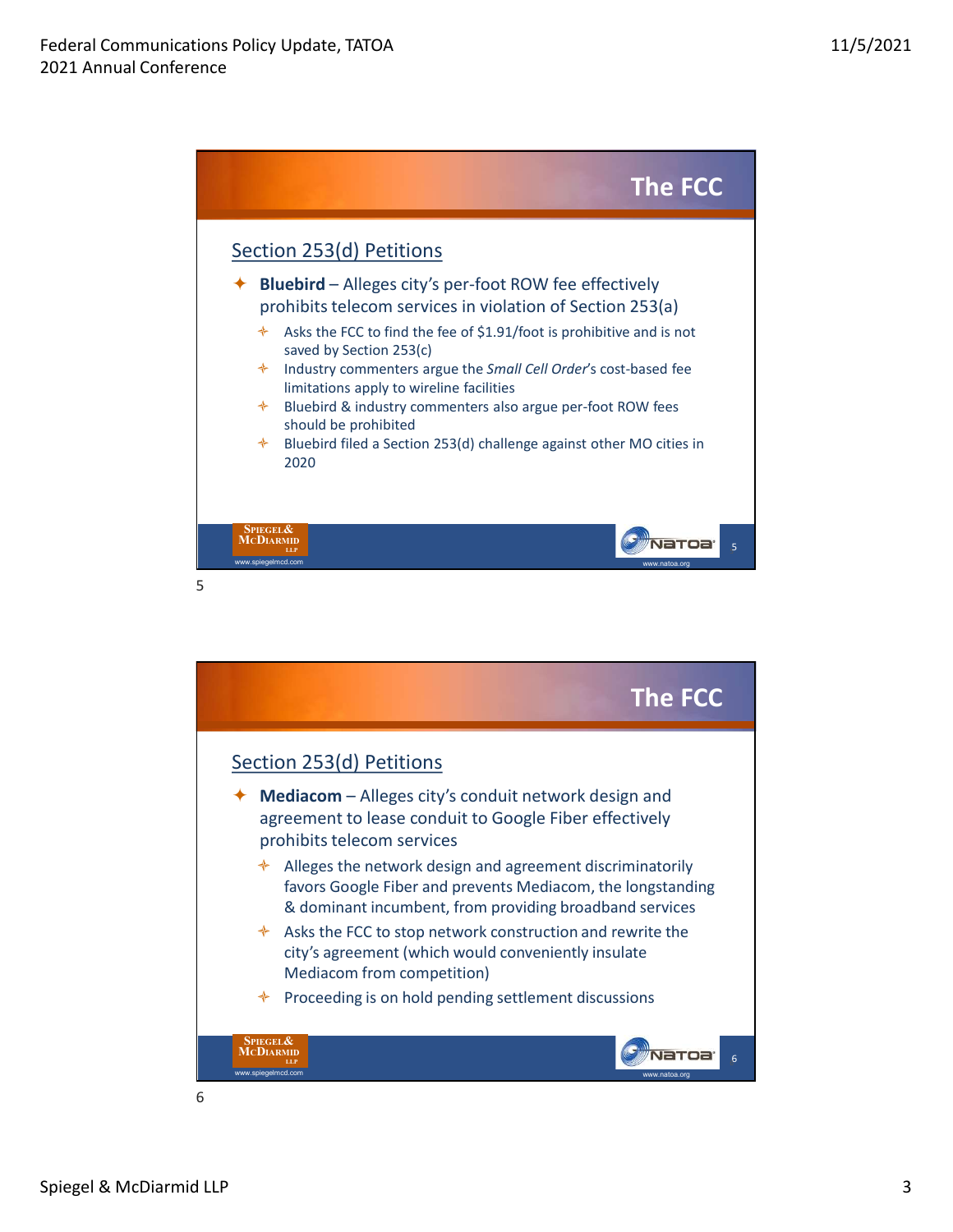

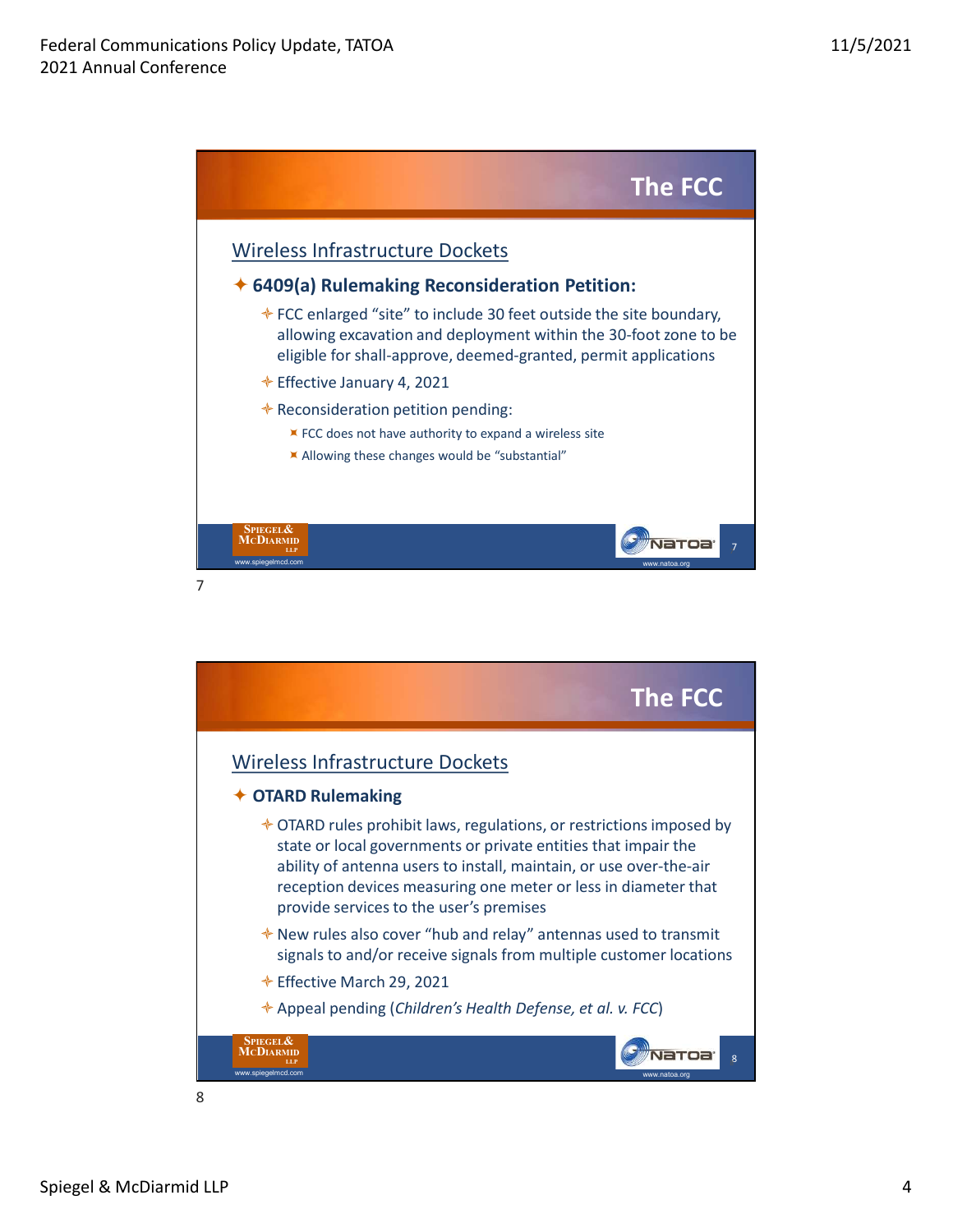



10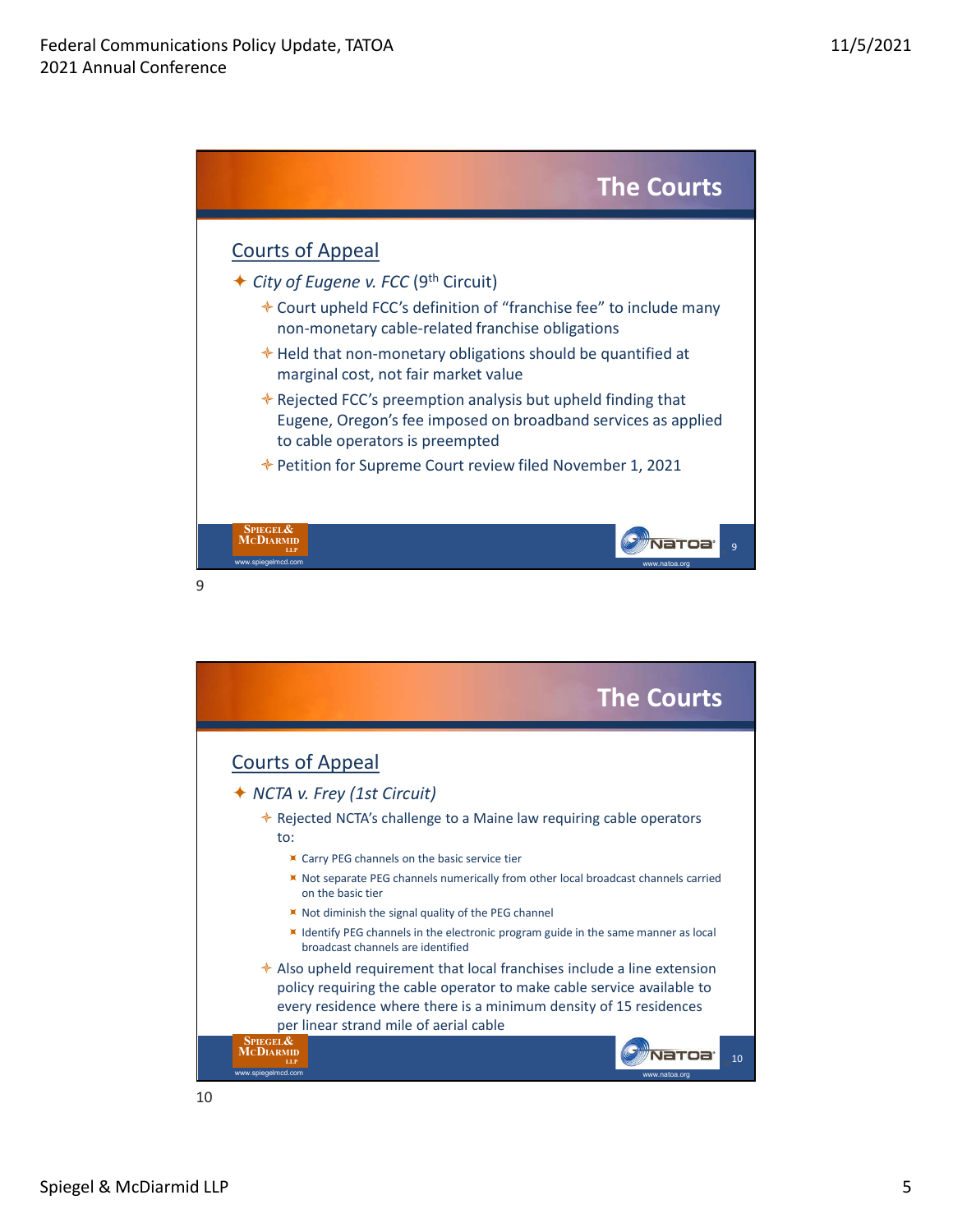

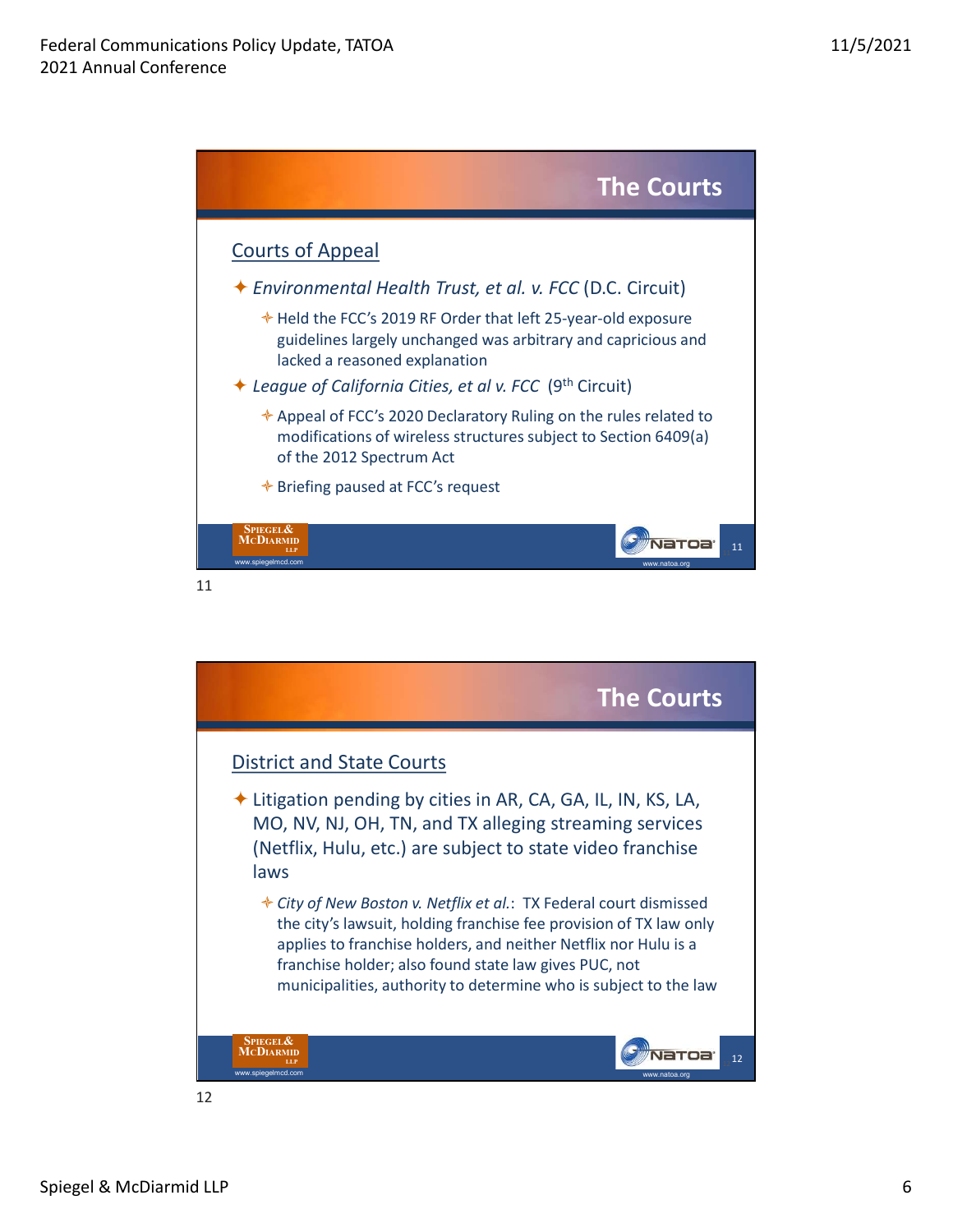